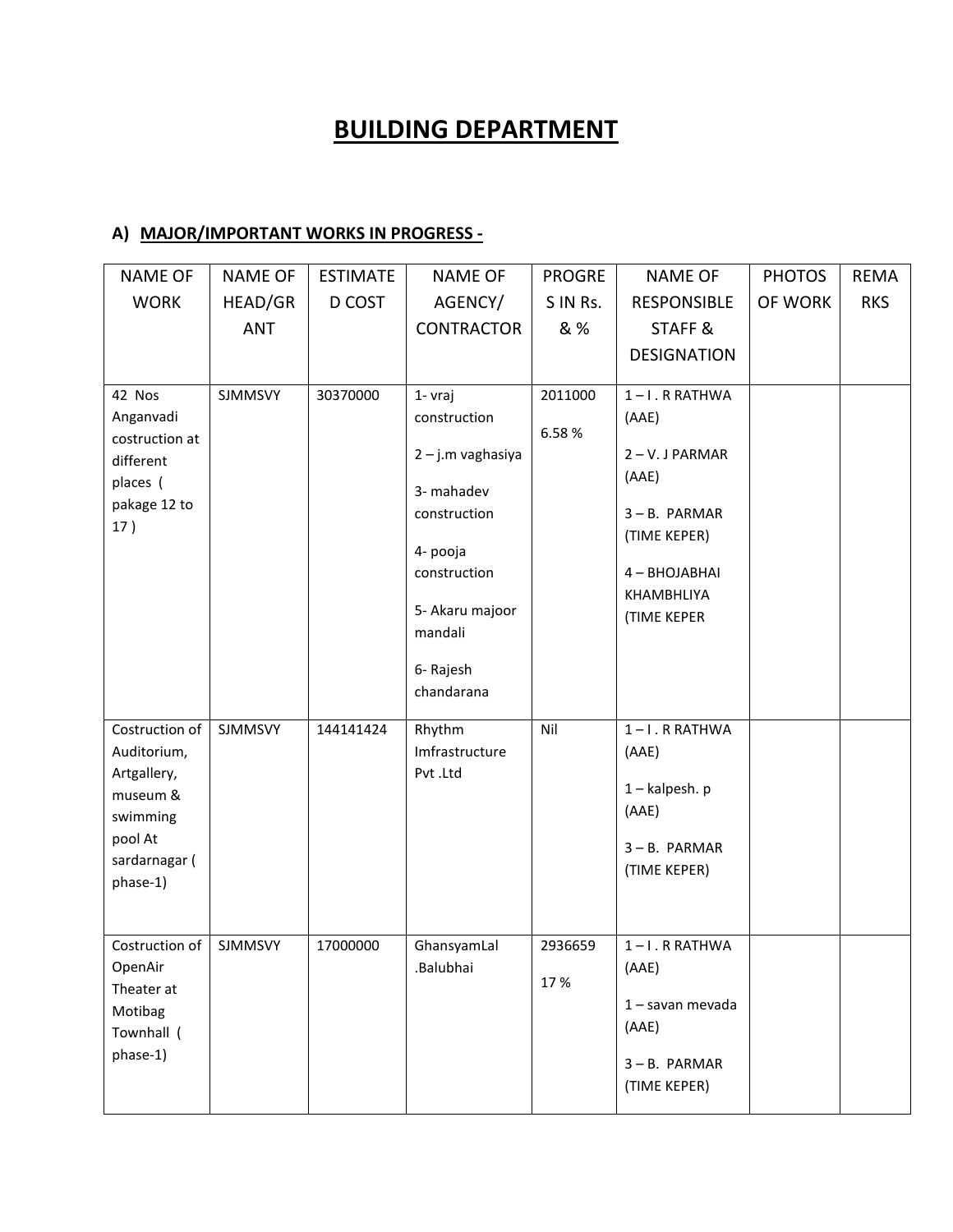| Major<br>Repairing<br>Work of<br>Nirmalnagr<br>fire station<br><b>Building</b> | sales tax                               | 2500000 | Amar<br>costruction                                       | 1658799<br>66% | $1 - I$ . R RATHWA<br>(AAE)<br>$1 -$ timaniya<br>(AAE)<br>$3 - B$ . PARMAR                                          |  |
|--------------------------------------------------------------------------------|-----------------------------------------|---------|-----------------------------------------------------------|----------------|---------------------------------------------------------------------------------------------------------------------|--|
| Costruction of<br>community<br>hall at<br>jamanakund                           | M.P Grant &<br>13<br>nanapanch<br>Grant | 2600000 | Vraj construction                                         | Nil            | $1 - I$ . R RATHWA<br>(AAE)<br>$1 -$ savan mevada<br>(AAE)<br>$3 - B$ . PARMAR                                      |  |
| repairing<br>work of<br>different<br>places helth<br>centers                   |                                         | 2450000 | 1-j.d const<br>2- raviraj builder<br>3-rathod<br>dharmesh | nil            | $2 - V.$ J PARMAR<br>(AAE)<br>$3 - B$ . PARMAR<br>(TIME KEPER)<br>4 - BHOJABHAI<br>KHAMBHLIYA<br><b>(TIME KEPER</b> |  |

## **B) MAJOR/IMPORTANT WORK COMPLETED (IN LAST 3 YEARS) -**

| <b>NAME OF WORK</b>       | <b>NAME OF</b>    | DATE OF             | <b>TOTAL</b>       | <b>PHOTOS</b> | <b>REMARKS</b> |
|---------------------------|-------------------|---------------------|--------------------|---------------|----------------|
|                           | <b>HEAD/GRANT</b> | <b>COMPLETION</b>   | <b>EXPENDITURE</b> |               |                |
|                           |                   |                     |                    |               |                |
| 89- Anganvadi             | <b>SJMMSVY</b>    | uo to february 2015 | 30100000           |               | final bill     |
| costruction of            |                   |                     |                    |               | remaining      |
| different places          |                   |                     |                    |               |                |
|                           |                   |                     |                    |               |                |
| Costruction of sahid      | <b>SJMMSVY</b>    | 26-2-2015           | 3432000            |               | final bill     |
| smarak at halurya         |                   |                     |                    |               | remaining      |
| chauk                     |                   |                     |                    |               |                |
|                           |                   |                     |                    |               |                |
| <b>Costruction of LPG</b> | m.p grant         | 25-2-2015           | 1318000            |               | final bill     |
| Agnidah bhatti at         |                   |                     |                    |               | remaining      |
| sindhunagar               |                   |                     |                    |               |                |
| smashan                   |                   |                     |                    |               |                |
|                           |                   |                     |                    |               |                |